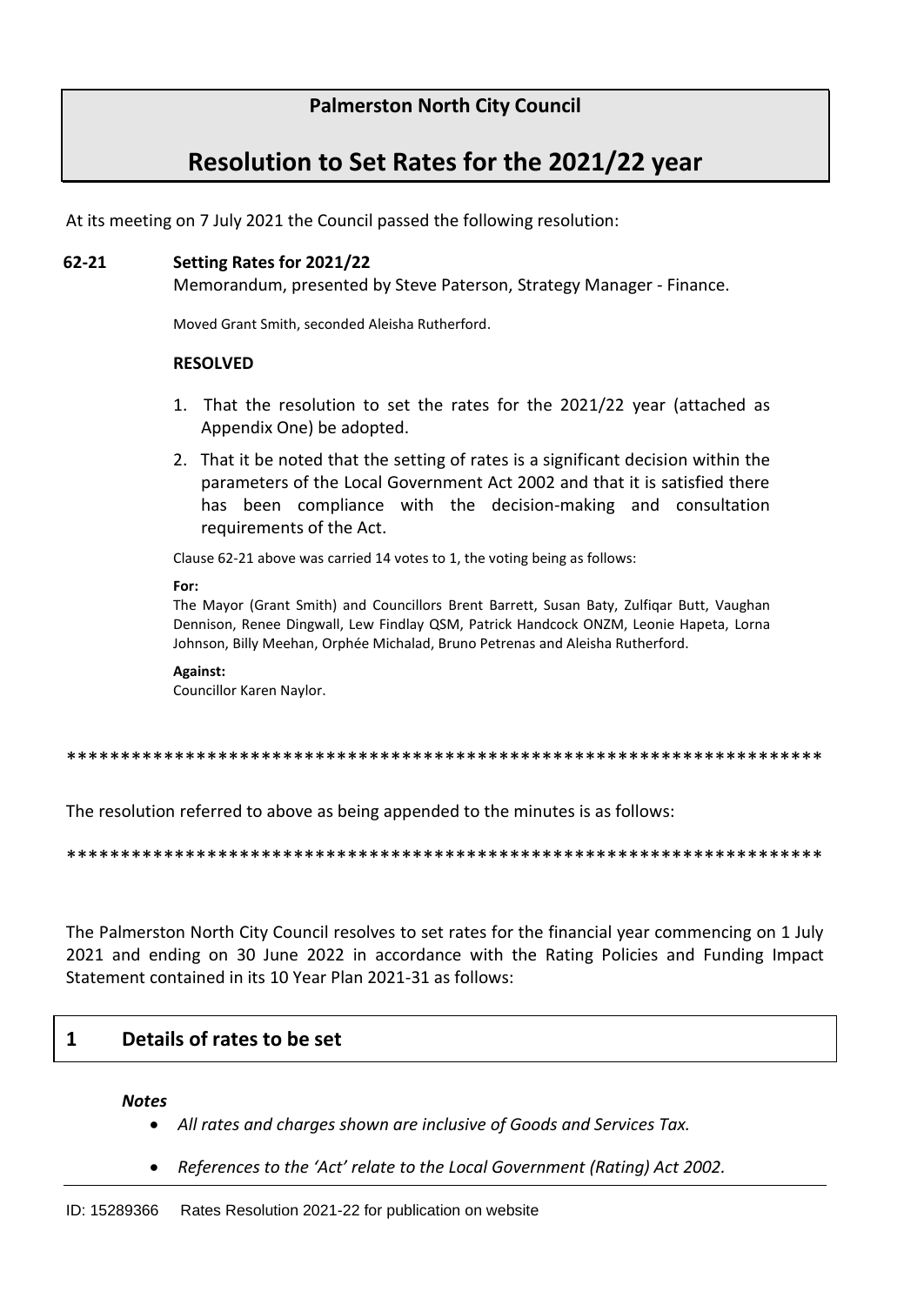## **1.1 Uniform Annual General Charge**

A Uniform Annual General Charge of \$500 on each rating unit pursuant to section 15 of the Act.

### **1.2 Water Supply Rates**

A targeted rate for water supply, set under section 16 of the Act, of:

- \$307 per separately used or inhabited part of a residential rating unit which is connected to a Council operated waterworks system. This charge is not made where water supply is invoiced on the basis of water consumed.
- \$307 per rating unit for all other rating units which are connected to a Council operated waterworks system. This charge is not made where water supply is invoiced on the basis of water consumed.
- \$153.50 per rating unit which is not connected to a Council operated waterworks system but which is serviceable (i.e. within 100 metres of such waterworks system) and the Council would allow a connection.

Instead of the above targeted rates for metered water supply, targeted rates set under sections 16 and 19 of the Act, of \$1.3915 per cubic metre of water supplied to any rating unit that is invoiced on the basis of water supplied plus a fixed amount of \$190 per metered connection for connections of 25mm or less and \$415 for connections greater than 25mm.

#### **1.3 Wastewater Disposal Rates**

A targeted rate for wastewater disposal, set under section 16 of the Act, of:

- \$296 per separately used or inhabited part of a residential rating unit which is connected to a public wastewater drain.
- \$296 per rating unit for all other rating units which are connected to a public wastewater drain.
- \$296 per pan (i.e. water closet or urinal) for all pans in excess of three for nonresidential rating units connected to a public wastewater drain.
- \$148 per separately used or inhabited part of a residential rating unit which is not connected to a public wastewater drain but which is serviceable (i.e. within 30 metres of such a drain) and the Council would allow the connection.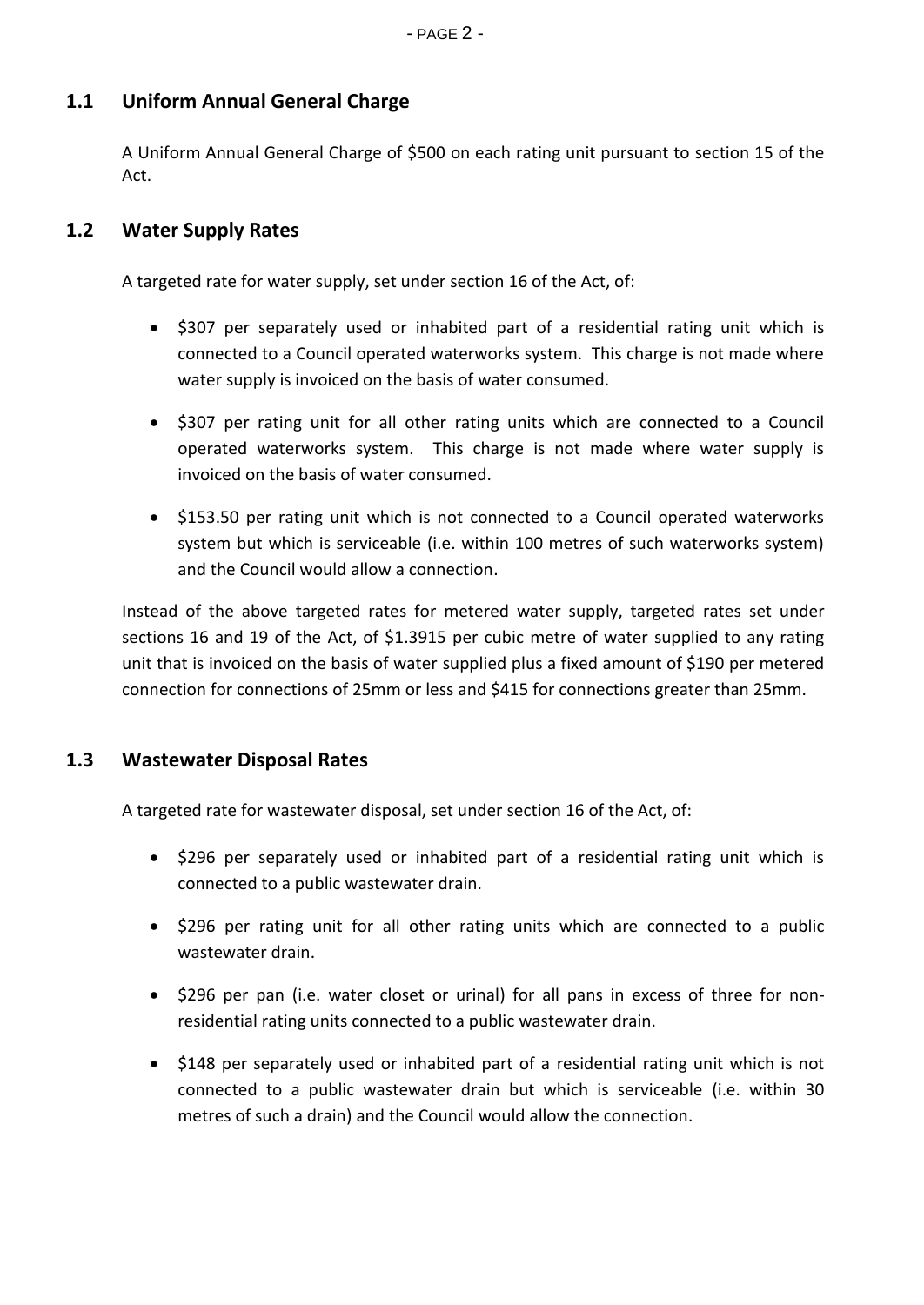• \$148 per rating unit for all other rating units which are not connected to a public wastewater drain but which is serviceable (i.e. within 30 metres of such a drain) and the Council would allow the connection.

### **1.4 Rubbish and Recycling Rates**

#### **1.4.1 Kerbside Recycling**

A targeted rate for kerbside recycling set under section 16 of the Act of:

- \$130 per separately used or inhabited part of a rating unit for residential properties receiving the Council's kerbside collection service.
- \$130 per rating unit for non-residential and rural/semi-serviced properties receiving the Council's kerbside collection service.

Where ratepayers elect, and the Council agrees, additional levels of service may be provided. These additional services could be by way of provision of more recycling bins or more frequent service. Each additional level of service will be charged a rate of \$130. This may include charges to non-rateable rating units where the service is provided.

#### **1.4.2 Rubbish and Public Recycling**

A targeted rate for rubbish and public recycling set under section 16 of the Act of \$66 per separately used or inhabited part of each residential rating unit and \$66 per rating unit for all other rating units. Rating units which are vacant land will not be liable for these rates.

#### **1.5 Warm Palmerston North**

A targeted rate set under section 16 of the Act on all properties that have benefited from the installation of insulation through the Warm-Up Palmy Home Insulation Scheme. The rate is calculated as a percentage of the service amount (the cost of the installation) until the service amount and the costs of servicing the serviced amount are recovered. For 2021/22 the rate will be 16%.

#### **1.6 Palmy BID**

Targeted rates set under section 16 of the Act on all properties within the central city Palmy BID area as shown on the following map that are categorised as non-residential for the Council's general rate calculated as follows:

- A fixed amount of \$340 per rating unit; and
- A variable amount of 0.0153 cents in the dollar of capital value of the rating unit.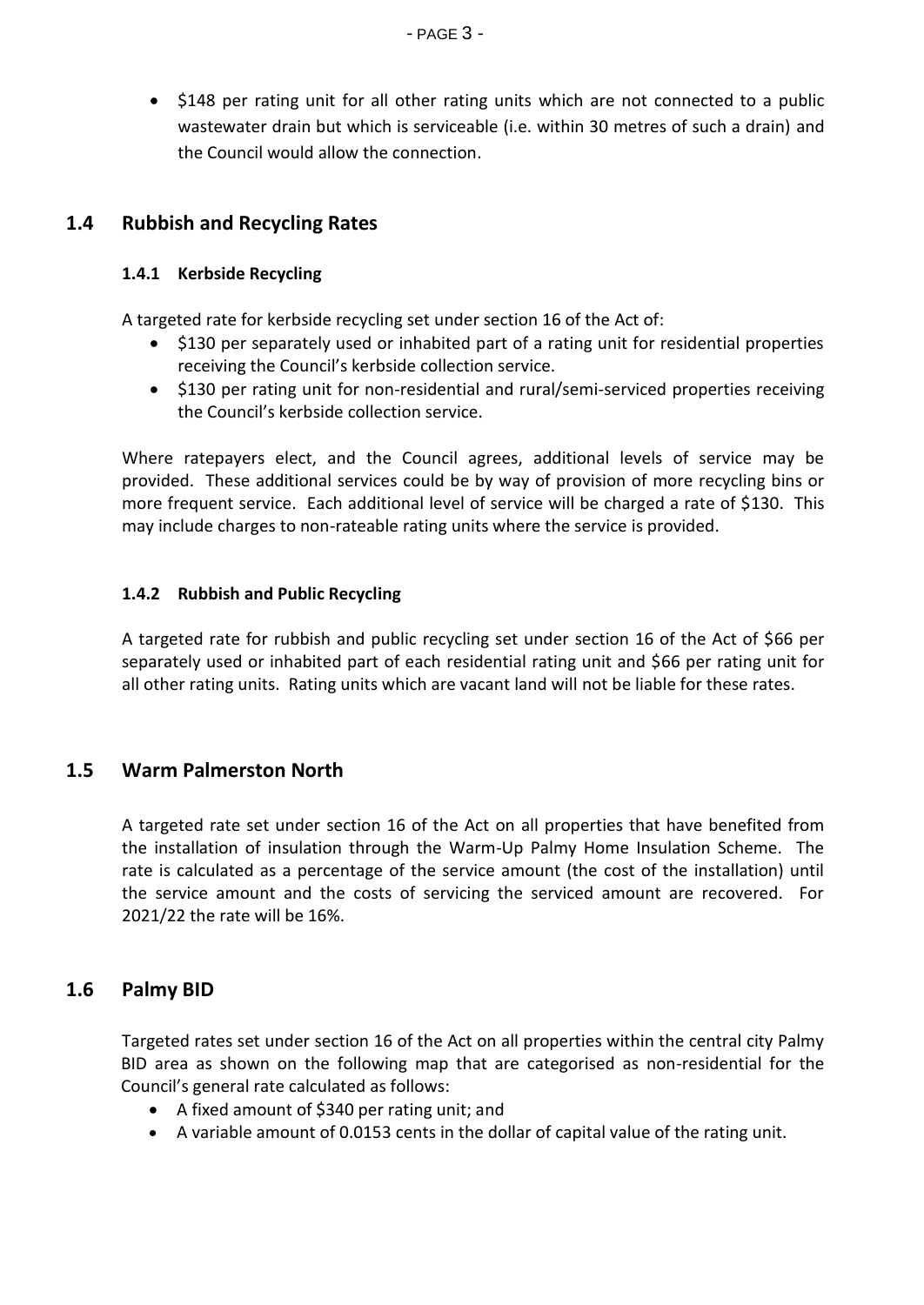#### - PAGE 4 -



# **1.7 General Rate**

A general rate pursuant to section 13 of the Act set on all rateable land on the basis of land value and assessed differentially (based on land use) against each property group code at the rate of cents in the dollar set down in the following schedule:

| <b>Differential Group</b> |                            | <b>Differential Factor</b> | Rate                |
|---------------------------|----------------------------|----------------------------|---------------------|
|                           |                            | (expressed as % of         | (cents in \$ of LV) |
| Code                      | <b>Brief Description</b>   | <b>Group Code MS)</b>      |                     |
| R1                        | Single unit residential    | Balance (approx. 79)       | 0.6350              |
| R <sub>2</sub>            | Two unit residential       | 115                        | 0.9285              |
| R <sub>3</sub>            | Three unit residential     | 125                        | 1.0093              |
| R4                        | Four unit residential      | 135                        | 1.0900              |
| R5                        | Five unit residential      | 145                        | 1.1707              |
| R <sub>6</sub>            | Six unit residential       | 155                        | 1.2525              |
| R7                        | Seven unit residential     | 165                        | 1.3322              |
| R8                        | Eight or more unit         | 175                        | 1.4130              |
|                           | residential                |                            |                     |
| <b>MS</b>                 | Miscellaneous              | 100                        | 0.8074              |
| <b>CI</b>                 | Non-residential            | 265                        | 2.1396              |
|                           | (Commercial/Industrial)    |                            |                     |
| FL.                       | Rural & Semi-serviced      | 20                         | 0.1615              |
|                           | (5 hectares or more)       |                            |                     |
| <b>FS</b>                 | Rural & Semi-serviced      | 60                         | 0.4844              |
|                           | (0.2 hectares or less)     |                            |                     |
| FM                        | Rural & Semi-serviced      | 45                         | 0.3633              |
|                           | (between 0.2 & 5 hectares) |                            |                     |

**PALMY** BID RATE AREA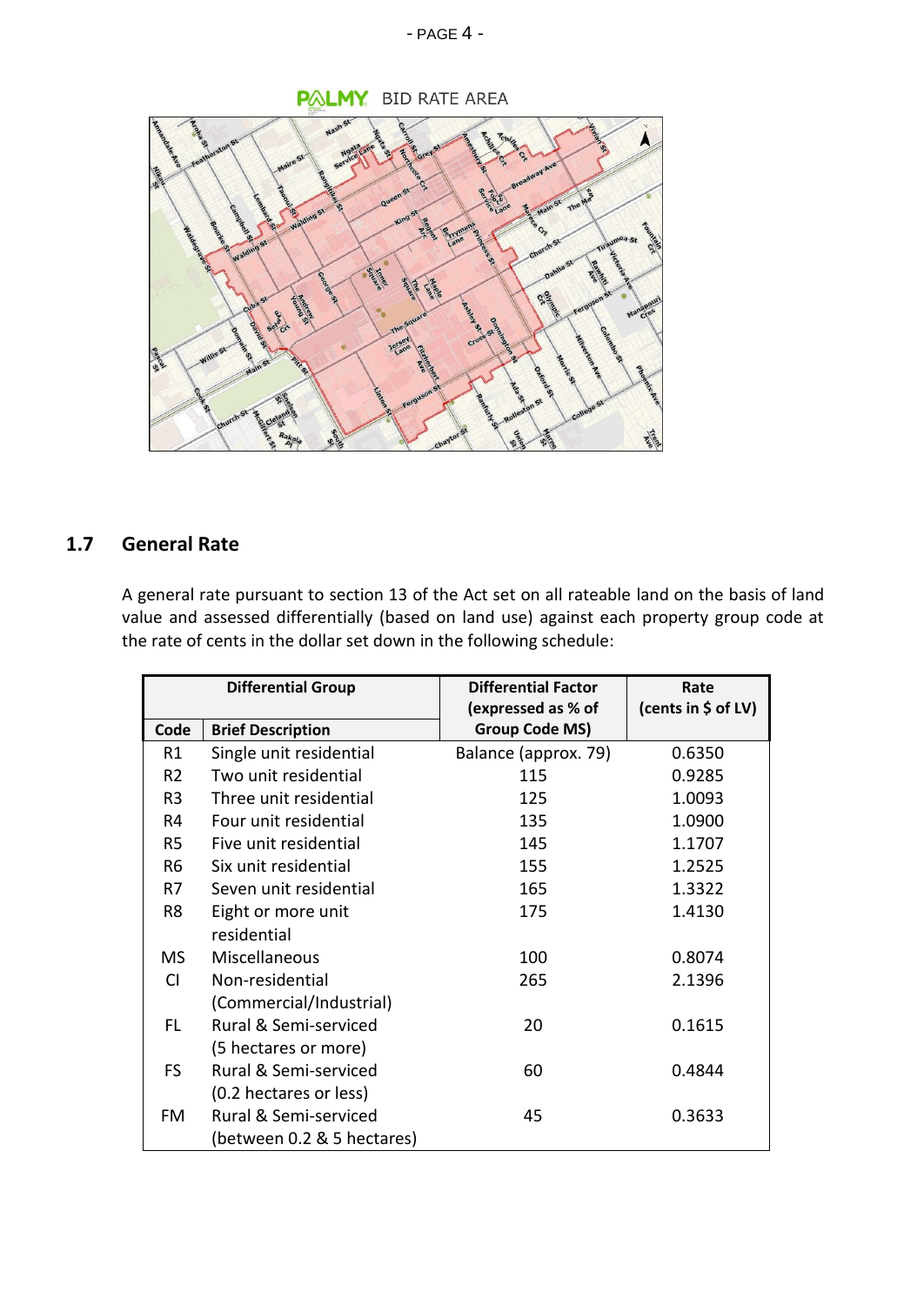### **2. Due Dates for Payment of Rates**

Rates (other than metered water targeted rates) will be payable at the offices or agencies of the Council in four quarterly instalments on 1 August 2021, 1 November 2021, 1 February 2022 and 1 May 2022.

The due dates (i.e. final day for payment without incurring penalty) shall be:

| Instalment One          | 31 August 2021   |
|-------------------------|------------------|
| Instalment Two          | 26 November 2021 |
| <b>Instalment Three</b> | 25 February 2022 |
| <b>Instalment Four</b>  | 27 May 2022      |

### **3. Due Dates for Payment of Metered Water Targeted Rates**

Properties which have water provided through a metered supply will be invoiced either monthly or two monthly at the discretion of the Council.

The due date for metered water targeted rates shall be the 20<sup>th</sup> of the month following invoice date as follows:

| Monthly invoicing |                |                   |            |                   |                  |
|-------------------|----------------|-------------------|------------|-------------------|------------------|
| Instalment        | Date meter     | Due date          | Instalment | Date meter read   | Due date         |
|                   | read & invoice |                   |            | & invoice issued  |                  |
|                   | issued         |                   |            |                   |                  |
|                   | June 2021      | 20 July 2021      |            | December 2021     | 20 January 2022  |
| 2                 | July 2021      | 20 August 2021    | 8          | January 2022      | 20 February 2022 |
| 3                 | August 2021    | 20 September 2021 | 9          | February 2022     | 20 March 2022    |
| 4                 | September 2021 | 20 October 2021   | 10         | <b>March 2022</b> | 20 April 2022    |
| 5                 | October 2021   | 20 November 2021  | 11         | April 2022        | 20 May 2022      |
| 6                 | November 2021  | 20 December 2021  | 12         | May 2022          | 20 June 2022     |
|                   |                |                   |            |                   |                  |

| Two monthly invoicing       |                |                                             |            |                   |                  |
|-----------------------------|----------------|---------------------------------------------|------------|-------------------|------------------|
| Linton, East & North Rounds |                | Ashhurst, South West, PNCC & Central Rounds |            |                   |                  |
| Instalment                  | Date meter     | Due date                                    | Instalment | Date meter read   | Due date         |
|                             | read & invoice |                                             |            | & invoice issued  |                  |
|                             | issued         |                                             |            |                   |                  |
|                             | June 2021      | 20 July 2021                                |            | July 2021         | 20 August 2021   |
| $\mathcal{P}$               | August 2021    | 20 September 2021                           |            | September 2021    | 20 October 2021  |
| 3                           | October 2021   | 20 November 2021                            | 3          | November 2021     | 20 December 2021 |
| 4                           | December 2021  | 20 January 2022                             | 4          | January 2022      | 20 February 2022 |
| 5                           | February 2022  | 20 March 2022                               | 5          | <b>March 2022</b> | 20 April 2022    |
| 6                           | April 2022     | 20 May 2022                                 | 6          | May 2022          | 20 June 2022     |
|                             |                |                                             |            |                   |                  |